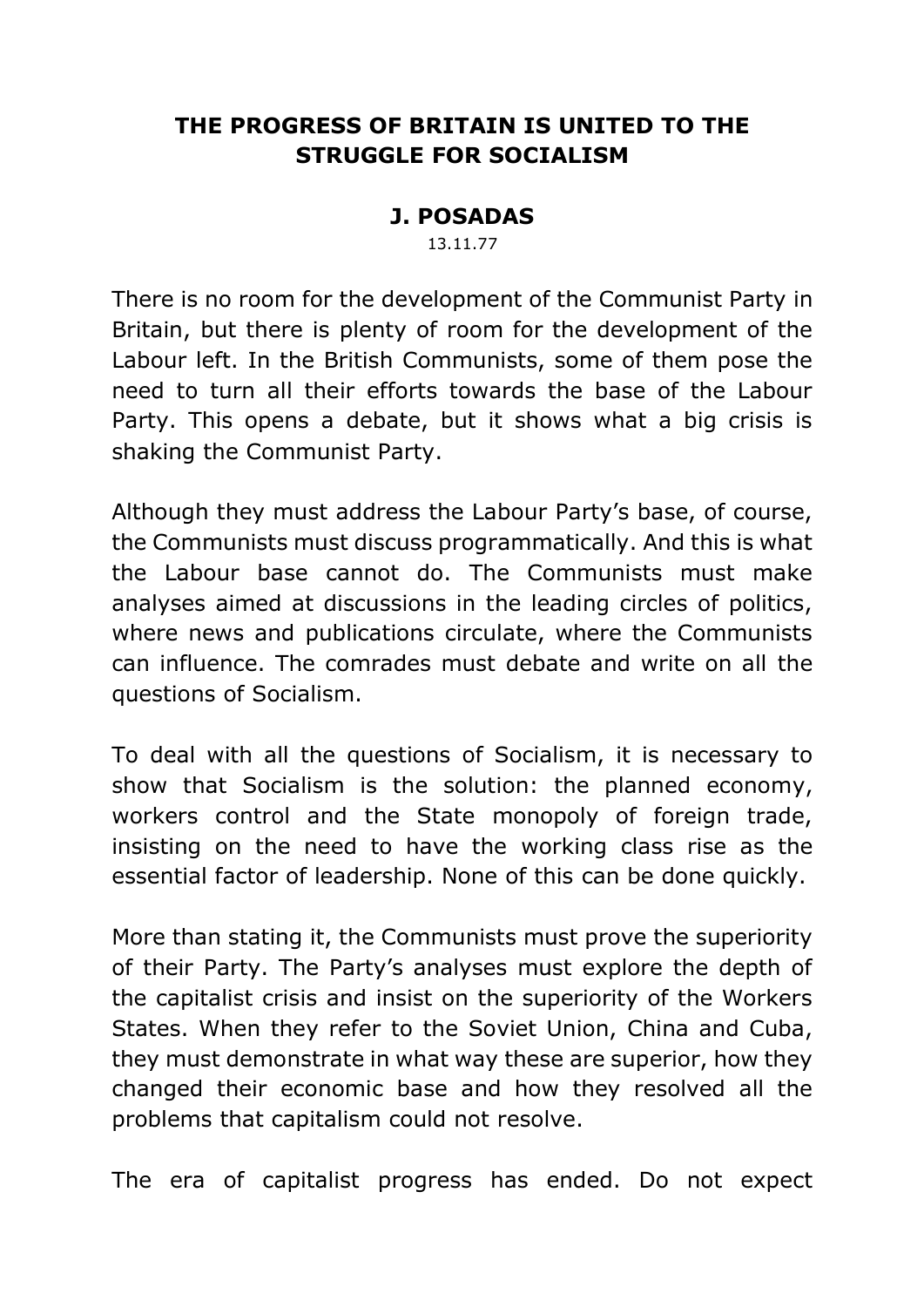improvements in the economy of the capitalist system. Capitalism can no more improve the economy or the human condition. It distributes the national wealth as it does, and it has no other way to do it. You can see the difference quite clearly when you compare the Workers States and Britain. In Britain, the Labour leadership tells us that capitalism is very democratic because people can speak; everyone is allowed to speak … except those who struggle for the socialist revolution and defend it. In capitalism, the latter do not even qualify to the title of 'dissidents'.

There is a scandalous level of poverty in Britain. There are still houses without bathrooms and miners die of inhaled dusts and fumes. Because the policy of retaining a part of the empire is seemingly unshakable, the country continues to assassinate in various parts of the world. In relative terms, the conditions of life for the population are of the lowest in the history of Britain. Some items of daily use can be cheap, but food is expensive. In 1977 Britain, the standard of life is low and transport is horribly dear. It is not true that people live well, and even less true that they have democracy. There is no democracy. There is the democratic right to join the dole queue! Is 'democracy' the right to join the dole queue?

### **Britain has still to overcome private property but the Soviet Union has already done it :**

We are told in every day's news that there are 'dissidents', 'a dictatorship' and 'assassinations' in the Soviet Union. But if you travel to the USSR, you see no such things. It is not possible to discuss the existence of 'dissidents' or the absence of 'democratic liberties' in the abstract. What has happened in the Soviet Union? What is available to the working class there? What social changes have been made, and who benefits from them?

Britain has still to overcome the system of private property, but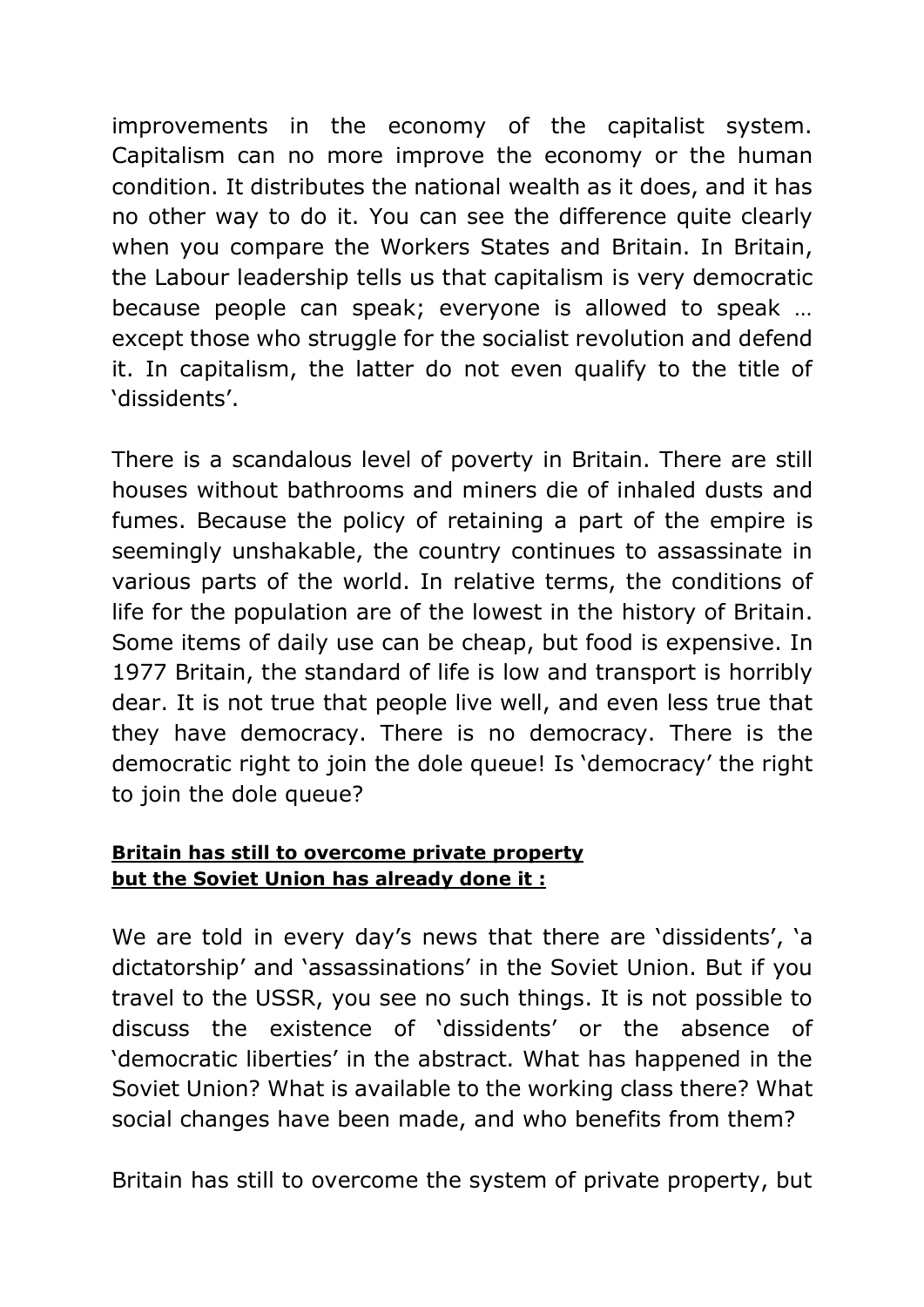this feat has been accomplished in the Soviet Union. The latter is now engaged in building the political leadership that you need when you have overcome private property. Everything that happens in the Soviet Union has lessons to teach in this matter. We explain this ourselves and we propose that the Communists do the same. To the public that we want to influence, we must give time to understand these matters. One must write deep and general articles first, and then follow these up with lots of articles explaining each aspect.

Following the question of "*Where is Britain going*?" posed by Trotsky in his texts<sup>1</sup>, we look back upon these and give the answer for today: "*Britain goes to Socialism, the only road to progress*". There is no more human progress to come to Britain outside the struggle for Socialism. People understand this conclusion easily because this is the experience of their lives. They see that capitalism does not, and cannot cater for their needs. Every economic and human right has to be re-fought for. Capitalism opposes every improvement. On our part, it is not enough to eulogise the Soviet Union, China and Cuba. One must explain that the only response of capitalism to its crisis is increased exploitation, with more disasters as a result, more work accidents, more unemployment and the continuing deterioration of life.

Among the effects of unemployment, there is not just the economic suffering. There is the moral torment of feeling below par, diminished, useless, no longer wanted. If this has not worse effects, it is because the unemployed see that Trade Unions exist, workers' parties, Workers States, the Soviet Union. This helps with the depression. It helps in staying sane. Now however, it is the bourgeois class that gets depression. It sees itself with no solution. Whilst it could always fall back on war in the past, liquidating any number of millions of people in the

-

<sup>&</sup>lt;sup>1</sup> See more on Trotsky's *Where is Britain Going*? at the end of this document.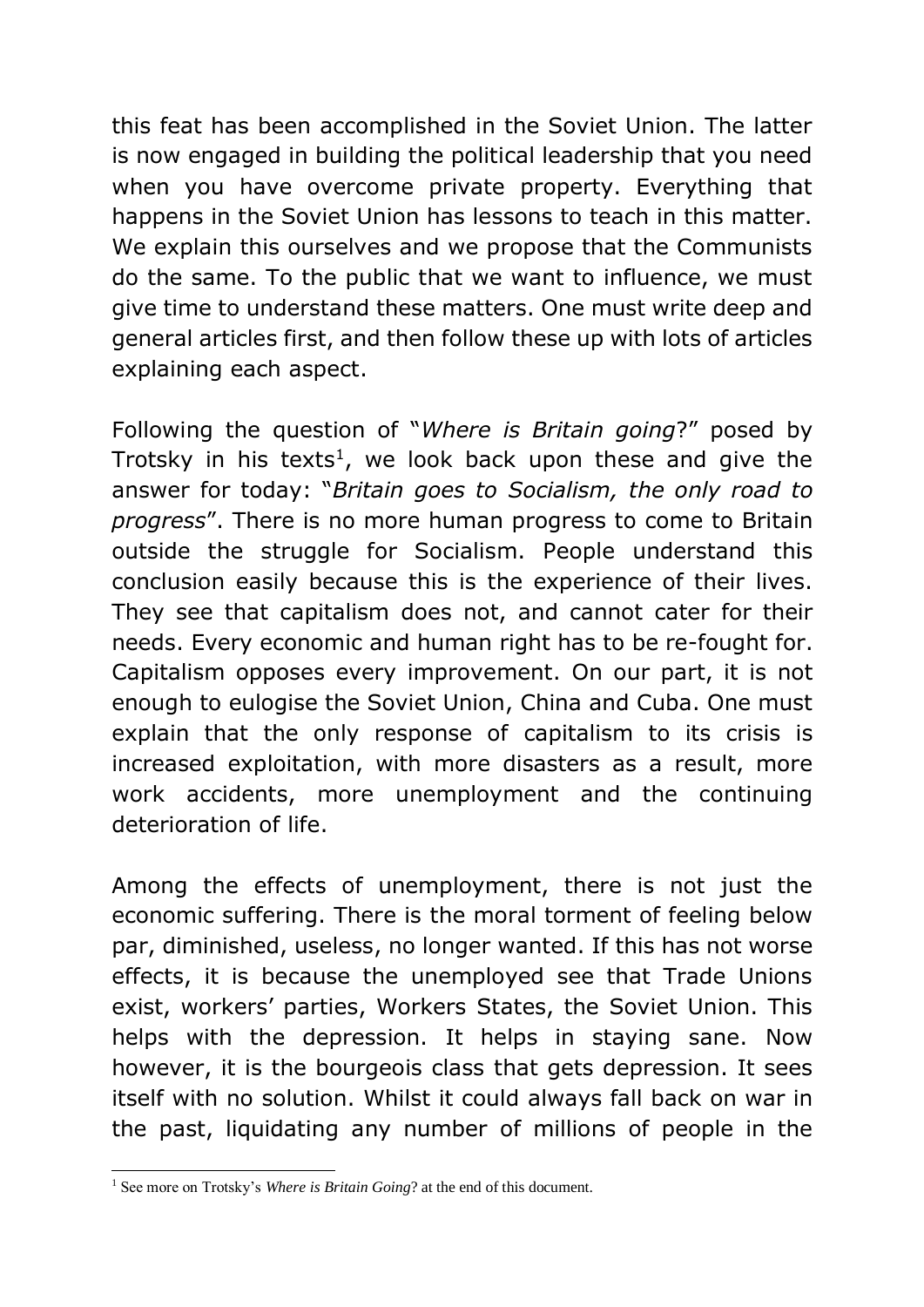process, it no longer has this option these days. Its next war means its own liquidation, and it knows it. In the mentality of capitalism, this produces a moral decay, a disposition to senseless and desperate actions. In the arguments which it employs, the bourgeois class hardly uses reasoning any more. It is like paralysed in the head.

A discussion is needed with the Communist comrades on the best way to win the Labour Party to Socialism. Some Communists think of simply joining Labour. These comrades will do this usefully is they preserve the right to write articles, make speeches and formulate programmes for the struggle. They must remain free to say that capitalism must be destroyed and that Socialism must be built. If they do not do this, their joining Labour will have no effect. They will enter a bureaucratic apparatus with no means to avoid becoming part of it.

## **The role of the British Communists and the Socialist Republic :**

Divisions are developing in the British Communist Party and this must be discussed. There seems to be differences between the them on matters of internal organisation. We reckon that there is much empiricism on all sides because we do not see huge divergences at political level. Comrades debate whether to enter the Labour Party. It is true that the British Communist Party had been allowed in the Labour Party in the past. That was when the Fabian origin of Labour was still allowing the presence of tendencies. The Communists were allowed in Labour for about two years, but this helped the Labour left very little.

There was a time in the 60's and early 70's when even ourselves could operate in the Labour Party. British imperialism felt confident then. It felt also that the inner workings of the Labour Party could keep the ideas of the left isolated. But things have changed. If tendencies are no longer allowed in the Labour Party,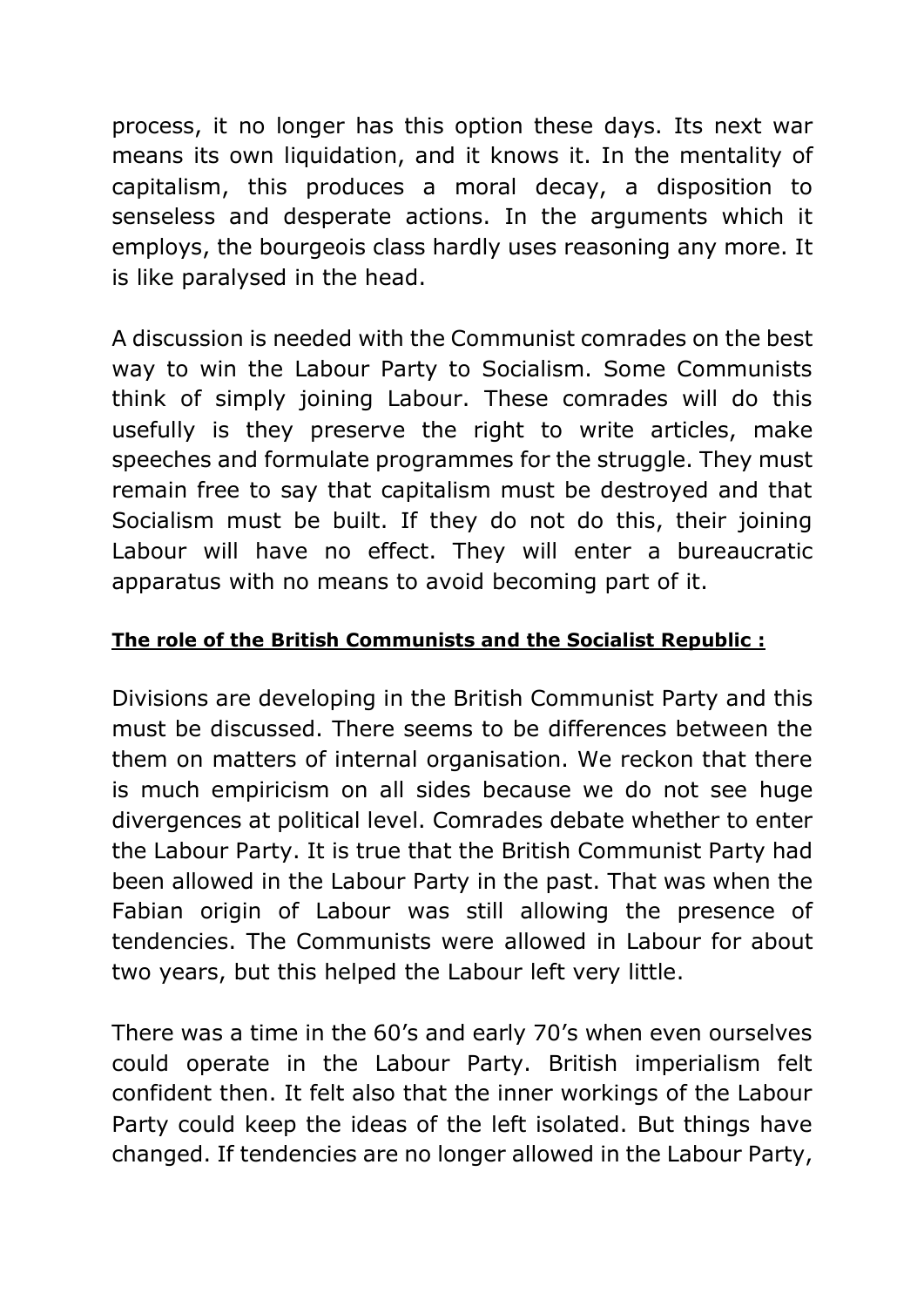it is because imperialism and the Labour's structures are no longer so sure of themselves.

It is not correct to think that the British workers are wedded to Labour. The important advances that they made under Labour caused them to put a lot of trust in that Party, but other factors intervened too. Stalin is to be found amongst those factors, him and his policies. Stalin's betrayal of the general strike of 1926 pushed the British working class back towards Labour, and this continued for years as Stalinism spread in the world and in the Communist parties.

If the Communists want to enter the Labour Party, we do not say that they are wrong. We just say that if they do, they must insist on retaining the right to speak, publish, give opinions regarding objectives, produce programmes and policies, etc. And they must work for the reunification of the world communist movement at the same time. To succeed in this, the comrades will have to really believe in helping the Labour left, and they will have to do this on the basis the programme for Socialism in Britain. What does 'the programme for Socialism' in Britain mean? It means the overthrow of the monarchy. It means putting an end to the oppression that the monarchy represents for Scotland, Wales and Ireland. It means to propose the Socialist Republic.

## **The only Republic possible in Britain is the Socialist one :**

The struggles in Scotland, Wales and Ireland form part of the struggle for Socialism. The demand of each of these nations for self-determination can only find satisfaction in a British Federation. Because the capitalist regime does not permit any such progressive social transformation, the Federation will have to be socialist. The socialist Federation is in the power of the Workers State, not of capitalism. A Workers State has to be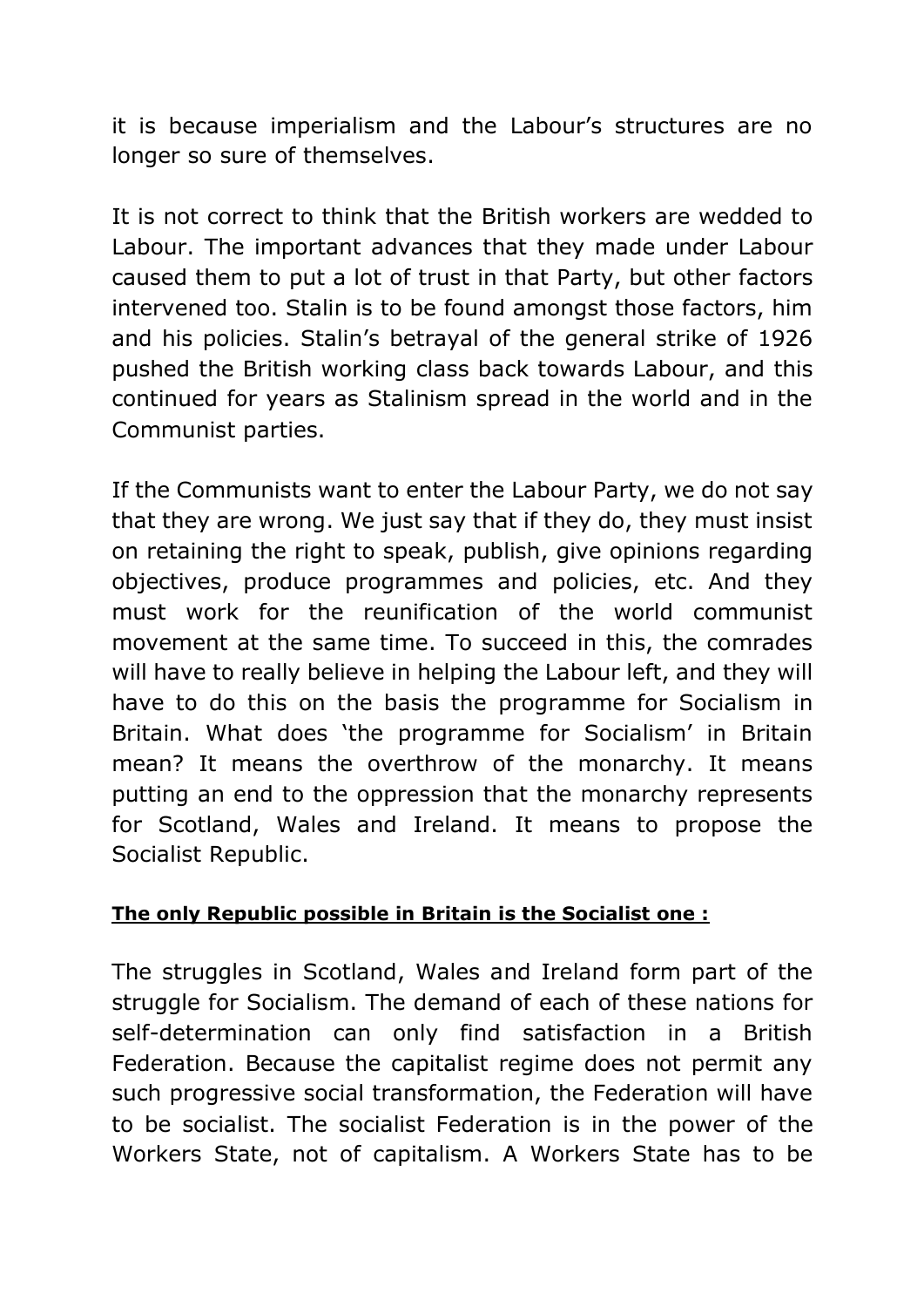made in Britain therefore, and it is the role of the Communists to say so.

The Communists must put all their efforts behind slogans of Workers Power to unite the city workers and those of the countryside. Regarding how this will pan out, do not expect a period where the abolition of the monarchy will be followed by a Republican stage, and then by a Socialist Republic. It is not going to work like this in Britain.

The stage of the Republic belongs to the bourgeois democratic revolution. The British bourgeoisie should have made the Republic long ago, but the social structures which it developed after its democratic revolution (1642) never allowed it. Because the stage of the bourgeois Republic has passed, the Republic will only happen as part of the socialist transformation of Britain. When this process starts, it will mean the Socialist Republic immediately.

You plumb the depth of the incapacity of capitalism in this matter of the Republic. The internal power structures of capitalist Britain developed as part of the subjugation of far-away countries, the oppression of nations and regions, the repression of languages. The capitalist domination of the home nations evolved within processes where the leadership of each nation integrated the overall structure of the capitalist system.

We must intervene with texts and analyses on these matters. There must be a discussion in the workers movement, in the Communist Party and in the Labour Party on the need to maintain the unity of Britain. This unity can only be preserved in a country that grants liberty to all its previous possessions and colonies; a country that does away with the monarchy; a Federation that ushers in the Socialist Republic.